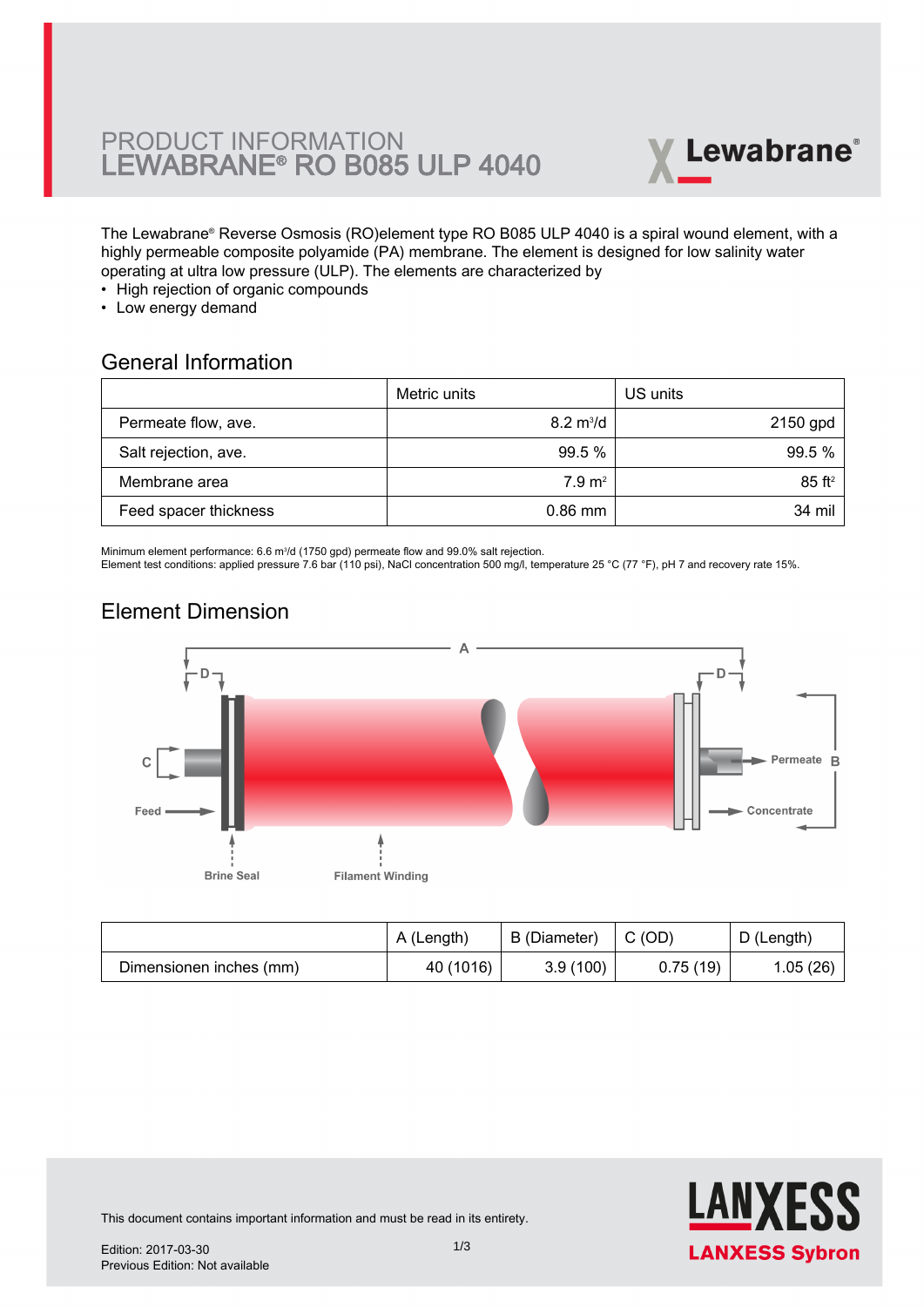# PRODUCT INFORMATION LEWABRANE® RO B085 ULP 4040



### Application Data

|                                 | Metric units       | US units  |
|---------------------------------|--------------------|-----------|
| Operating pressure, max.        | 41 bar             | 600 psi   |
| Operating temperature, max.     | 45 °C              | 113 °F    |
| Feed water SDI, max.            | 5                  | 5         |
| pH range during operating       | $2 - 11$           | $2 - 11$  |
| pH range during cleaning        | $1 - 12$           | $1 - 12$  |
| Pressure drop per element, max. | 1.0 <sub>bar</sub> | 15 psi    |
| Pressure drop per vessel, max.  | $3.5b$ ar          | 50 psi    |
| Chlorine concentration, max.    | $0.1$ ppm          | $0.1$ ppm |

## Additional Information

- Treat RO Elements with care; do not drop the element.
- Each RO Element is wet tested, preserved in a 1% weight sodium bisulfite solution, and vacuum packed in oxygen barrier bags.
- During storage, avoid freezing and direct sunlight. The temperature should be below 35 °C (95 °F).

## After Installation

- Keep the RO Elements wet, and use a compatible preservative for storage duration longer than 7 days.
- During the inital start up, discharge the first permeate to drain for 30 min.
- Permeate back pressure should not exceed feed pressure at any time.
- The RO Elements shall be maintained in a clean condition, unfouled by particulate matter or precipitates or biological growth.
- $\bullet~$  Consider cleaning, if the pressure drop increases by 20% or water permeability decreases by 10%. Use only chemicals which are compatible with the membrane.
- For additional information consult the Lewabrane® technical information available at www.lpt.lanxess.com.



This document contains important information and must be read in its entirety.